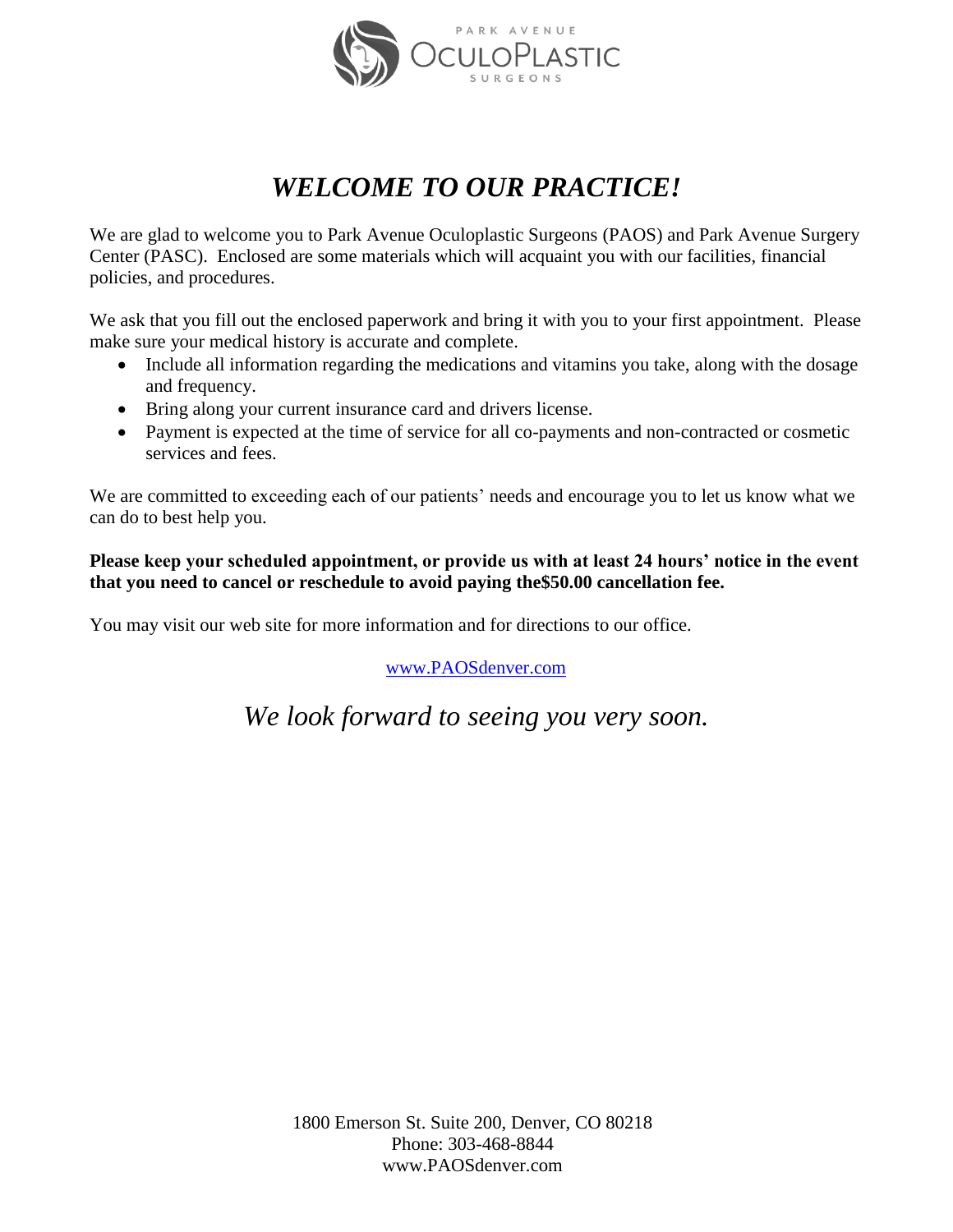

Date\_ \_\_\_\_\_\_\_\_\_\_\_\_\_\_\_\_\_\_\_\_\_\_\_\_\_\_

| $\text{City:}\_$                                                                                                                                                                                                                     |                                                                            | State: <u>Zip Code:</u>           |  |
|--------------------------------------------------------------------------------------------------------------------------------------------------------------------------------------------------------------------------------------|----------------------------------------------------------------------------|-----------------------------------|--|
|                                                                                                                                                                                                                                      |                                                                            | $SSN: \underline{\hspace{2.5cm}}$ |  |
| Marital Status: <u>and a status</u>                                                                                                                                                                                                  |                                                                            | Spouse's Name:                    |  |
|                                                                                                                                                                                                                                      |                                                                            | () Home (Work () Cell             |  |
|                                                                                                                                                                                                                                      |                                                                            | $( )$ Home $(Work$ $()$ Cell      |  |
|                                                                                                                                                                                                                                      |                                                                            |                                   |  |
|                                                                                                                                                                                                                                      |                                                                            |                                   |  |
| EMERGENCY CONTACT                                                                                                                                                                                                                    |                                                                            |                                   |  |
|                                                                                                                                                                                                                                      |                                                                            |                                   |  |
|                                                                                                                                                                                                                                      |                                                                            |                                   |  |
|                                                                                                                                                                                                                                      |                                                                            |                                   |  |
| <u>REFERRAL INFORMATION</u>                                                                                                                                                                                                          |                                                                            |                                   |  |
| How Were You Referred to Our Office?                                                                                                                                                                                                 |                                                                            |                                   |  |
|                                                                                                                                                                                                                                      |                                                                            |                                   |  |
|                                                                                                                                                                                                                                      |                                                                            |                                   |  |
| Reason for Appointment D Functional D Cosmetic <u>Constantine Constantine Constantine Constantine Constantine Constantine Constantine Constantine Constantine Constantine Constantine Constantine Constantine Constantine Consta</u> |                                                                            |                                   |  |
| <u>PRIMARY CARE PROVIDER</u>                                                                                                                                                                                                         |                                                                            |                                   |  |
|                                                                                                                                                                                                                                      |                                                                            |                                   |  |
| Provider Name: Phone: Phone: Phone:                                                                                                                                                                                                  |                                                                            |                                   |  |
|                                                                                                                                                                                                                                      |                                                                            |                                   |  |
| Other Specialist(s) You See (Cardiologist, Endocrinologist, Oncologist, Plastic Surgeon, Etc.):                                                                                                                                      |                                                                            |                                   |  |
|                                                                                                                                                                                                                                      |                                                                            |                                   |  |
|                                                                                                                                                                                                                                      |                                                                            |                                   |  |
|                                                                                                                                                                                                                                      |                                                                            |                                   |  |
| PREFERRED PHARMACY                                                                                                                                                                                                                   |                                                                            |                                   |  |
|                                                                                                                                                                                                                                      |                                                                            |                                   |  |
| <u>INSURANCE GUARANTOR</u>                                                                                                                                                                                                           |                                                                            |                                   |  |
|                                                                                                                                                                                                                                      | Primary Insurance <u> <b>Exercise</b></u> Subscriber Name: Subscriber 2014 |                                   |  |
| Subscriber DOB: Value of the Contract of the Contract of the Contract of the Contract of the Contract of the Contract of the Contract of the Contract of the Contract of the Contract of the Contract of the Contract of the C       |                                                                            |                                   |  |
|                                                                                                                                                                                                                                      |                                                                            |                                   |  |
| Subscriber DOB: Value of the Subscriber DOB:                                                                                                                                                                                         |                                                                            |                                   |  |

1800 Emerson St. Suite 200, Denver, CO 80218 Phone: 303-468-8844 www.PAOSdenver.com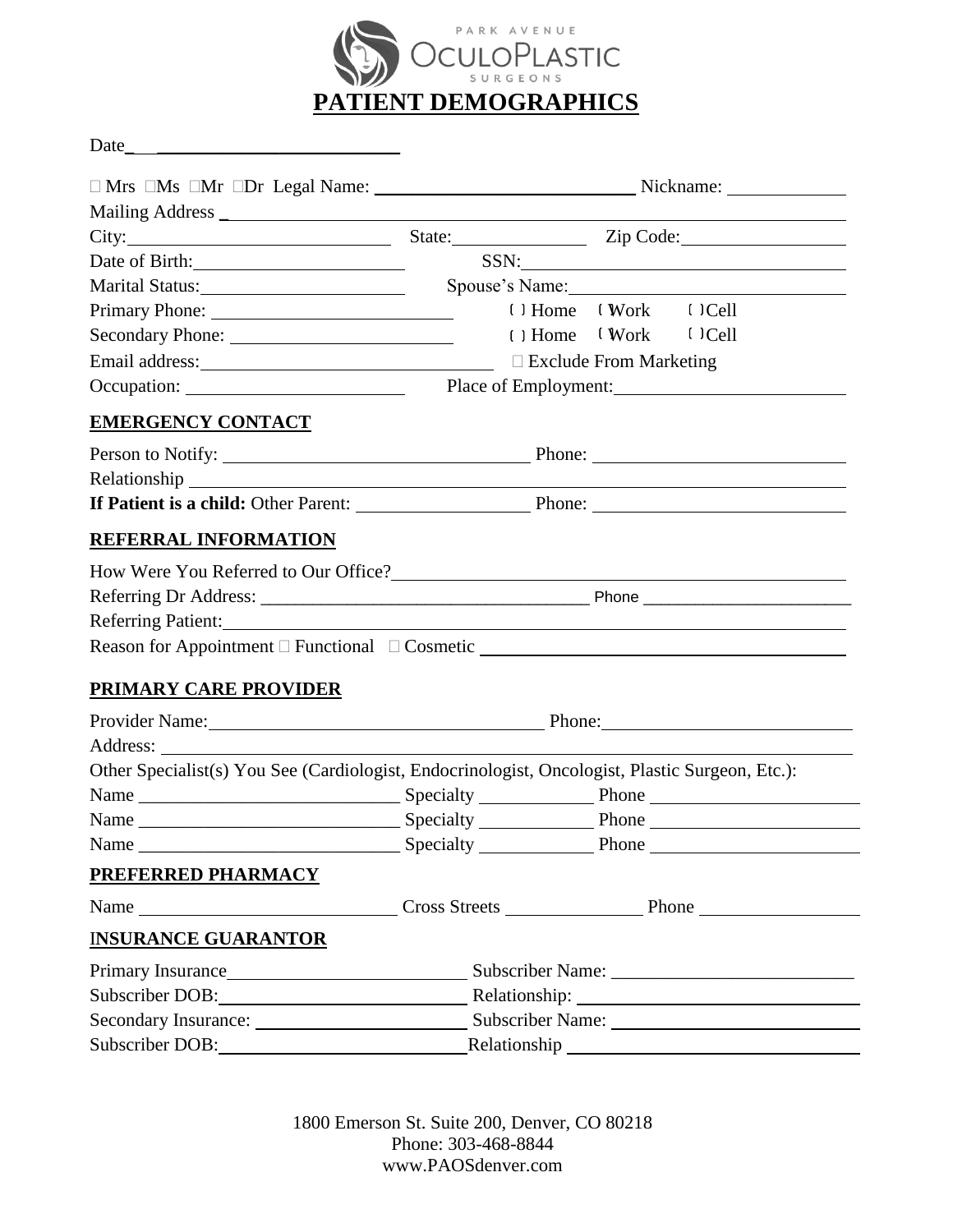

# **CONFIDENTIAL MEDICAL HISTORY FORM**

#### 1. Please list all medications you take on a regular basis:

(Include eye drops, vitamins, herbs, & over the counter products such as aspirin or aspirin containing products.)

|                                                                              | Medication | Strength/Dose | Frequency |  |
|------------------------------------------------------------------------------|------------|---------------|-----------|--|
|                                                                              |            |               |           |  |
|                                                                              |            |               |           |  |
| $\mathfrak{Z}$ .                                                             |            |               |           |  |
|                                                                              |            |               |           |  |
|                                                                              |            |               |           |  |
|                                                                              | 6.         |               |           |  |
| 2. Please list all <i>illnesses/diseases</i> which you have had or have now: |            |               |           |  |
|                                                                              |            |               |           |  |

| $\begin{array}{c} 3. \end{array}$                                                                                                                                                                                                                                                                                                                                                                                                                                                                   |  |  |
|-----------------------------------------------------------------------------------------------------------------------------------------------------------------------------------------------------------------------------------------------------------------------------------------------------------------------------------------------------------------------------------------------------------------------------------------------------------------------------------------------------|--|--|
| $\begin{array}{c} \n4. \quad \textcolor{blue}{\textbf{12.12}} \quad \textcolor{blue}{\textbf{13.13}} \quad \textcolor{blue}{\textbf{14.13}} \quad \textcolor{blue}{\textbf{15.13}} \quad \textcolor{blue}{\textbf{16.13}} \quad \textcolor{blue}{\textbf{17.13}} \quad \textcolor{blue}{\textbf{18.13}} \quad \textcolor{blue}{\textbf{19.13}} \quad \textcolor{blue}{\textbf{19.13}} \quad \textcolor{blue}{\textbf{19.13}} \quad \textcolor{blue}{\textbf{19.13}} \quad \textcolor{blue}{\textbf$ |  |  |
|                                                                                                                                                                                                                                                                                                                                                                                                                                                                                                     |  |  |
| $\begin{array}{c}\n5.\n\end{array}$                                                                                                                                                                                                                                                                                                                                                                                                                                                                 |  |  |
|                                                                                                                                                                                                                                                                                                                                                                                                                                                                                                     |  |  |

#### 3. Please list all prior surgeries or procedures:

|                                                                                 | Surgery Physician Approximate Date                                                                                                                                                                                                                                                                                     |  |  |  |
|---------------------------------------------------------------------------------|------------------------------------------------------------------------------------------------------------------------------------------------------------------------------------------------------------------------------------------------------------------------------------------------------------------------|--|--|--|
|                                                                                 |                                                                                                                                                                                                                                                                                                                        |  |  |  |
|                                                                                 | 2. $\frac{1}{2}$ $\frac{1}{2}$ $\frac{1}{2}$ $\frac{1}{2}$ $\frac{1}{2}$ $\frac{1}{2}$ $\frac{1}{2}$ $\frac{1}{2}$ $\frac{1}{2}$ $\frac{1}{2}$ $\frac{1}{2}$ $\frac{1}{2}$ $\frac{1}{2}$ $\frac{1}{2}$ $\frac{1}{2}$ $\frac{1}{2}$ $\frac{1}{2}$ $\frac{1}{2}$ $\frac{1}{2}$ $\frac{1}{2}$ $\frac{1}{2}$ $\frac{1}{2}$ |  |  |  |
|                                                                                 |                                                                                                                                                                                                                                                                                                                        |  |  |  |
|                                                                                 |                                                                                                                                                                                                                                                                                                                        |  |  |  |
|                                                                                 | $5.$ $\overline{\phantom{a}}$                                                                                                                                                                                                                                                                                          |  |  |  |
| 4. Please list any allergy or sensitivity to medication or food:<br>$\Box$ None |                                                                                                                                                                                                                                                                                                                        |  |  |  |
|                                                                                 | MedicationReaction                                                                                                                                                                                                                                                                                                     |  |  |  |
|                                                                                 |                                                                                                                                                                                                                                                                                                                        |  |  |  |
|                                                                                 |                                                                                                                                                                                                                                                                                                                        |  |  |  |
|                                                                                 |                                                                                                                                                                                                                                                                                                                        |  |  |  |
| <b>Height</b>                                                                   |                                                                                                                                                                                                                                                                                                                        |  |  |  |

1800 Emerson St. Suite 200, Denver, CO 80218 Phone: 303-468-8844 www.PAOSdenver.com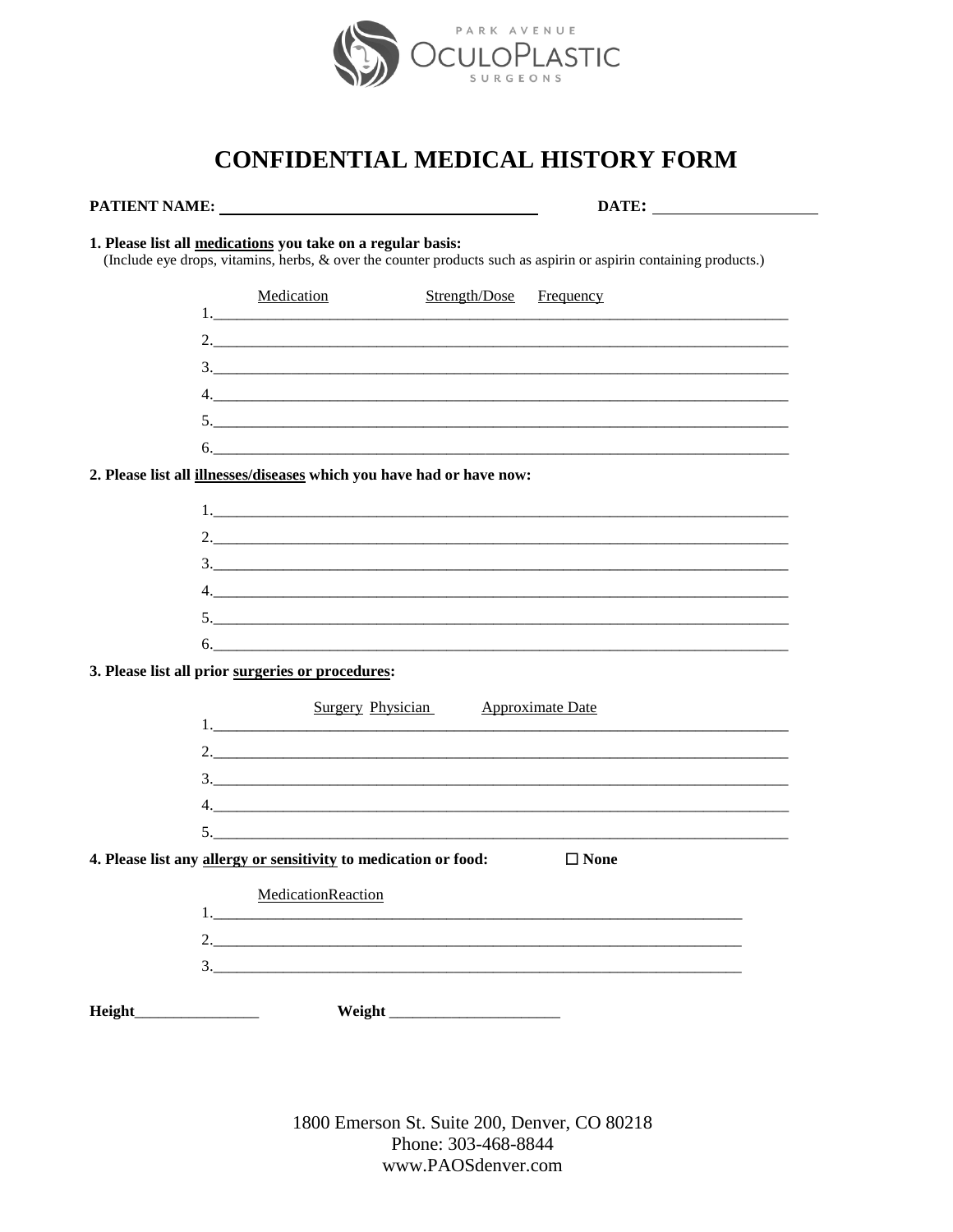# PARK AVENUE ASTIC

### **PATIENT NAME**:

**5**. HAS ANYONE IN YOUR FAMILY HAD THE SAME PROBLEM THAT BRINGS YOU TO OUR OFFICE? [ ] Yes [ ] No If yes, who? \_\_\_\_\_\_\_\_\_\_\_\_\_\_\_\_\_\_\_\_\_\_\_\_\_\_\_\_\_\_\_\_\_\_\_\_\_

DO ANY OF THESE DISEASES RUN IN YOUR FAMILY? IF YES, PLEASE NOTE RELATIONSHIP<br>Do you smoke? If YES, how

\_\_Diabetes \_\_\_\_\_\_\_\_\_\_\_\_\_\_\_\_\_\_\_\_ \_\_\_\_\_\_\_\_\_\_\_\_\_\_\_\_\_\_\_\_\_\_\_\_\_\_\_\_\_\_\_\_\_\_ \_\_High blood pressure\_\_\_\_\_\_\_\_\_\_\_\_\_\_

\_\_Other \_\_\_\_\_\_\_\_\_\_\_\_\_\_\_\_\_\_\_\_ \_\_\_\_\_\_\_\_\_\_\_\_\_\_\_\_\_\_\_\_\_\_\_\_\_\_\_\_\_\_\_\_\_\_

\_\_Skin cancer \_\_\_\_\_\_\_\_\_\_\_\_\_\_\_\_\_\_\_\_ Drink alcohol? If YES, how much?

Do you smoke? If YES, how much?

#### **6. DO ANY OF THE FOLLOWING PROBLEMS APPLY TO YOU? IF YES, PLEASE EXPLAIN.**

| Constitutional (fever, weight loss, poor appetite, etc.)                                              | $\Box$ yes $\Box$ no |
|-------------------------------------------------------------------------------------------------------|----------------------|
| Eyes (Glaucoma, cataract, lazy eye, retina problems, etc.)                                            | $\Box$ yes $\Box$ no |
| Ear/Nose/Throat (hearing loss, sinus problems, sore<br>throat, frequent bloody noses, etc)            | $\Box$ yes $\Box$ no |
| Cardiovascular (heart problems, chest pain, high blood<br>pressure, stroke, pacemaker, heart surgery) | $\Box$ yes $\Box$ no |
| Respiratory (asthma, shortness of breath, wheezing,<br>coughing, etc)                                 | $\Box$ yes $\Box$ no |
| Gastrointestinal (heartburn, diarrhea, vomiting,<br>abdominal pain, etc.)                             | $\Box$ yes $\Box$ no |
| Genitourinary (urinary problems, blood in urine, etc)                                                 | $\Box$ yes $\Box$ no |
| Skin (skin rashes, excessive dryness, used Accutane, skin<br>cancer/diseases, etc.)                   | $\Box$ yes $\Box$ no |
| Musculoskeletal (muscle aches, joint pain, swollen joints,<br>artificial joint, arthritis, etc.)      | $\Box$ yes $\Box$ no |
| Neurological (numbness, weakness, paralysis, headaches,<br>spasm, MS, etc.)                           | $\Box$ yes $\Box$ no |
| Hematologic (blood disorders, leukemia, easy<br>bleeding/bruising, take aspirin, etc.)                | $\Box$ yes $\Box$ no |
| Allergy (hay fever, seasonal allergies, etc.)                                                         | $\Box$ yes $\Box$ no |
| <b>Endocrine</b> (thyroid or pituitary problems, etc.)                                                | $\Box$ yes $\Box$ no |
| Psychiatric (depression, anxiety, etc.)                                                               | $\Box$ yes $\Box$ no |
| Hepatitis B or C, HIV or AIDS, Tuberculosis, etc.                                                     | $\Box$ yes $\Box$ no |
| Diabetes, radiation treatments, anesthesia reactions, etc.                                            | $\Box$ yes $\Box$ no |
| Other Comments:                                                                                       |                      |

Physician Initials Date:

1800 Emerson St. Suite 200, Denver, CO 80218 Phone: 303-468-8844 www.PAOSdenver.com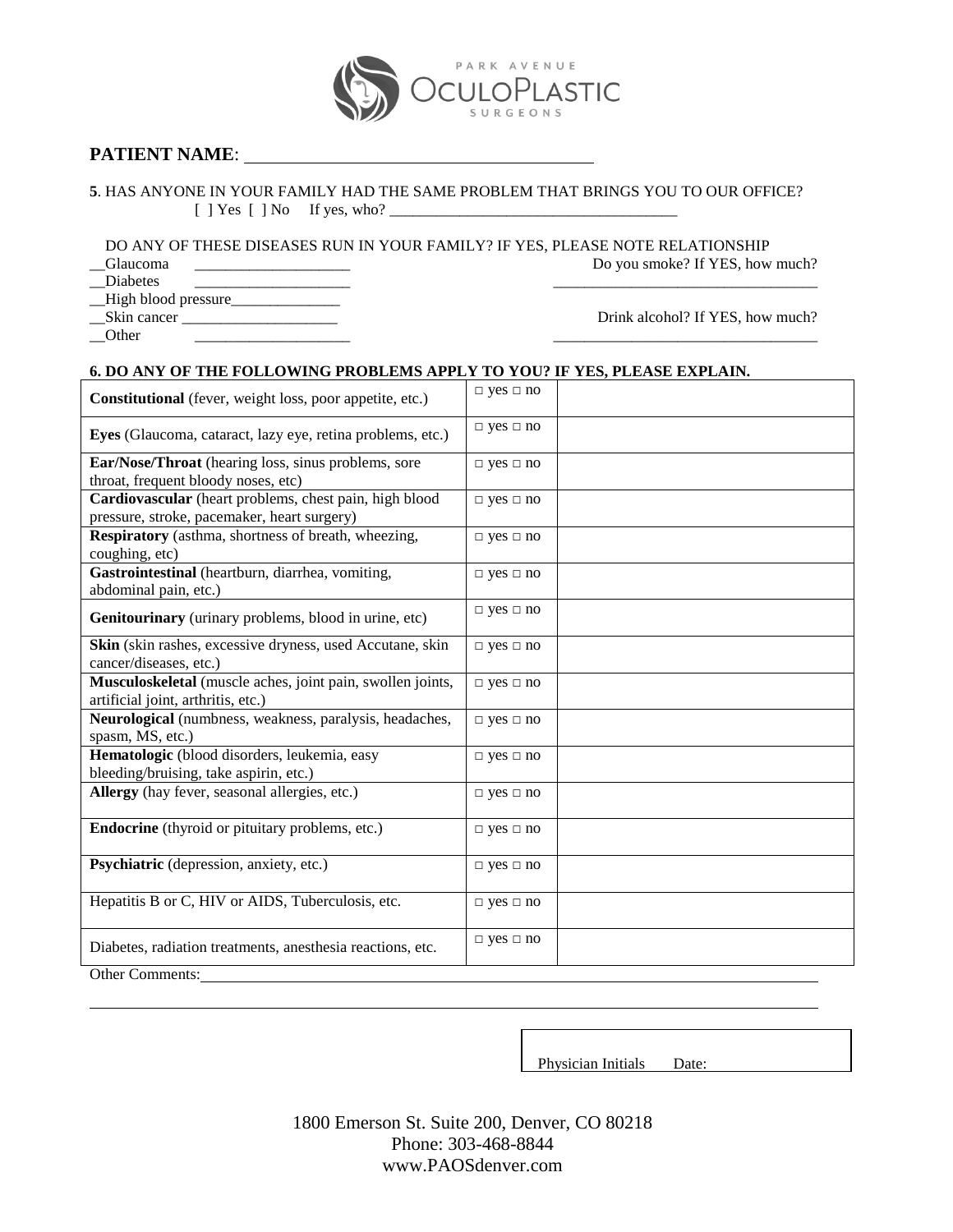

# **CANCELLATION/NO SHOW/FINANCIAL POLICY**

# 1. Cancellation/ No Show Policy for Office Appointments

We understand that there are times when you must miss an appointment due to emergencies or obligations for work or family. However, when you do not call to cancel an appointment, you may be preventing another patient from getting much needed treatment. Conversely, the situation may arise where another patient fails to cancel and we are unable to schedule you for a visit, due to a seemingly "full" appointment book.

## $\checkmark$  If my office appointment is cancelled within 24 hours of the scheduled time, I agree to pay **a \$50.00 fee. I understand this fee will not be covered by my insurance**.

## 2. Cancellation/ No Show Policy for Surgery

Due to the large block of time and professional staff needed for surgery, last minute cancellations can be problematic for surgery coordination and add expenses for the surgeon.

 $\checkmark$  If my surgery is cancelled within 10 business days of the scheduled date, I agree to pay a **\$250.00 administrative fee. I understand this is fee will not be covered by my insurance.**

# 3. Financial Policy Account balances

We require that cosmetic/self-pay treatments be paid in full prior to services rendered. Account balances assessed to patient responsibility by third party payers must be paid in full or arrange a payment plan prior to receiving further services from our practice.

Patients who have questions about their bills or who would like to discuss options for payment plans may call and ask to speak to our Patient Financial Coordinator with whom they can review their account and concerns.

- **Checks returned for non-sufficient funds or other reasons will result in an additional charge of \$35 for re-processing.**
- $\checkmark$  In case of default payment, I agree to pay any and all costs of collecting this account **including but not limited to a collection fee of 40%, attorney fees and court costs.**

PATIENT NAME

SIGNATURE DATE

1800 Emerson St. Suite 200, Denver, CO 80218 Phone: 303-468-8844 www.PAOSdenver.com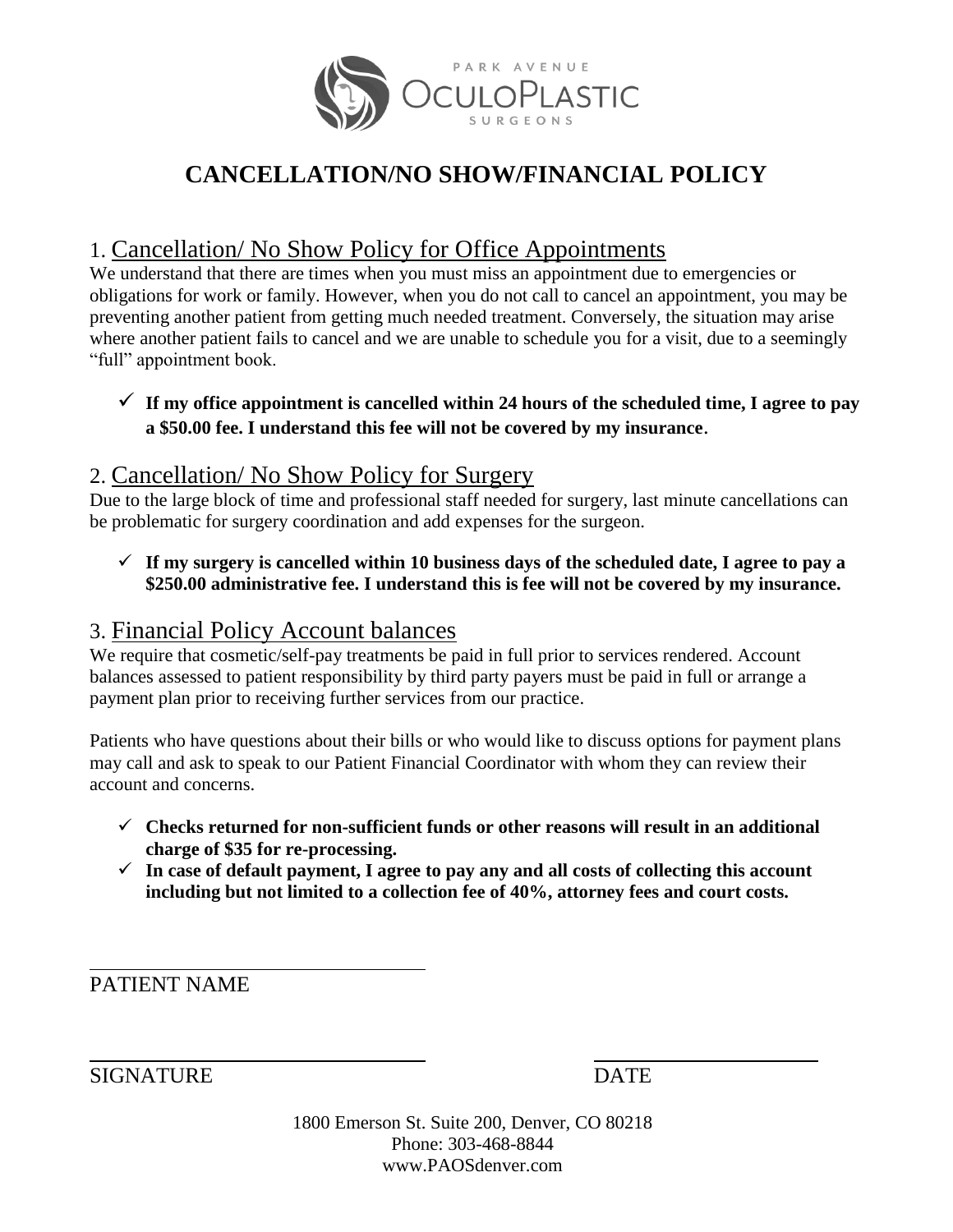

# **HIPPA POLICY & NOTICE**

At Park Avenue Oculoplastic Surgeons (PAOS), we are committed to treating and using protected health information about you responsibly. This Notice of Health Information Practices describes the personal information we collect, how and when we use and disclose of that information. It also describes your rights as they relate to your protected health information. This Notice is effective March 1, 2003 and applies to all protected health information as defined by federal regulations.

### **Understanding Your Health Record Information**

Each time you visit PAOS, a record of your visit is made. Typically this record contains your symptoms, examination and test results, diagnoses, treatment, and a plan for future care or treatment. This information, often referred to as your health or medical record, serves as a:

- Basis for planning your care and treatment
- Means of communication amongst the many health professionals who contribute to your care
- Legal document describing the care you received
- Means by which you or a third party payer can verify that services billed were actually provided
- A tool in educating health professionals
- A source of data for medical research
- A source of information for public health officials charged with improving the health of this state and nation
- A source of data for our planning and marketing
- A tool with which we can assess and continually work to improve the care we render and the outcomes we achieve

Understanding what is in your record and how your health information is used helps you to: ensure its accuracy, better understand who, what, where and why others may access your health information, and make more informed decisions when authorizing disclosures to others.

### **Your Health Information Rights**

Although your health record is the physical property of PAOS, the information belongs to you. You have the right to:

- Obtain a paper copy of this notice of information practices upon request
- Receive a copy your health record as provided for in 45 CFR 164.524
- Amend your health record as provided for in 45 CFR 164.528
- Obtain an accounting of disclosures of your health information as provided in 45 CFR 164.528
- Request communications for your health information by alternative means or at alternative locations
- Revoke your authorization to use or disclose health information except to the extent that action has already been taken.

### **Our Responsibilities**

PAOS is required to:

- Maintain the privacy of your health information
- Provide you with this notice as to our legal duties and privacy practices with respect to information we collect and maintain about you
- Abide by the terms of this notice

### PATIENTSIGNATURE(OR AUTHORIZED REPRESENTATIVE) DATE

### NAME